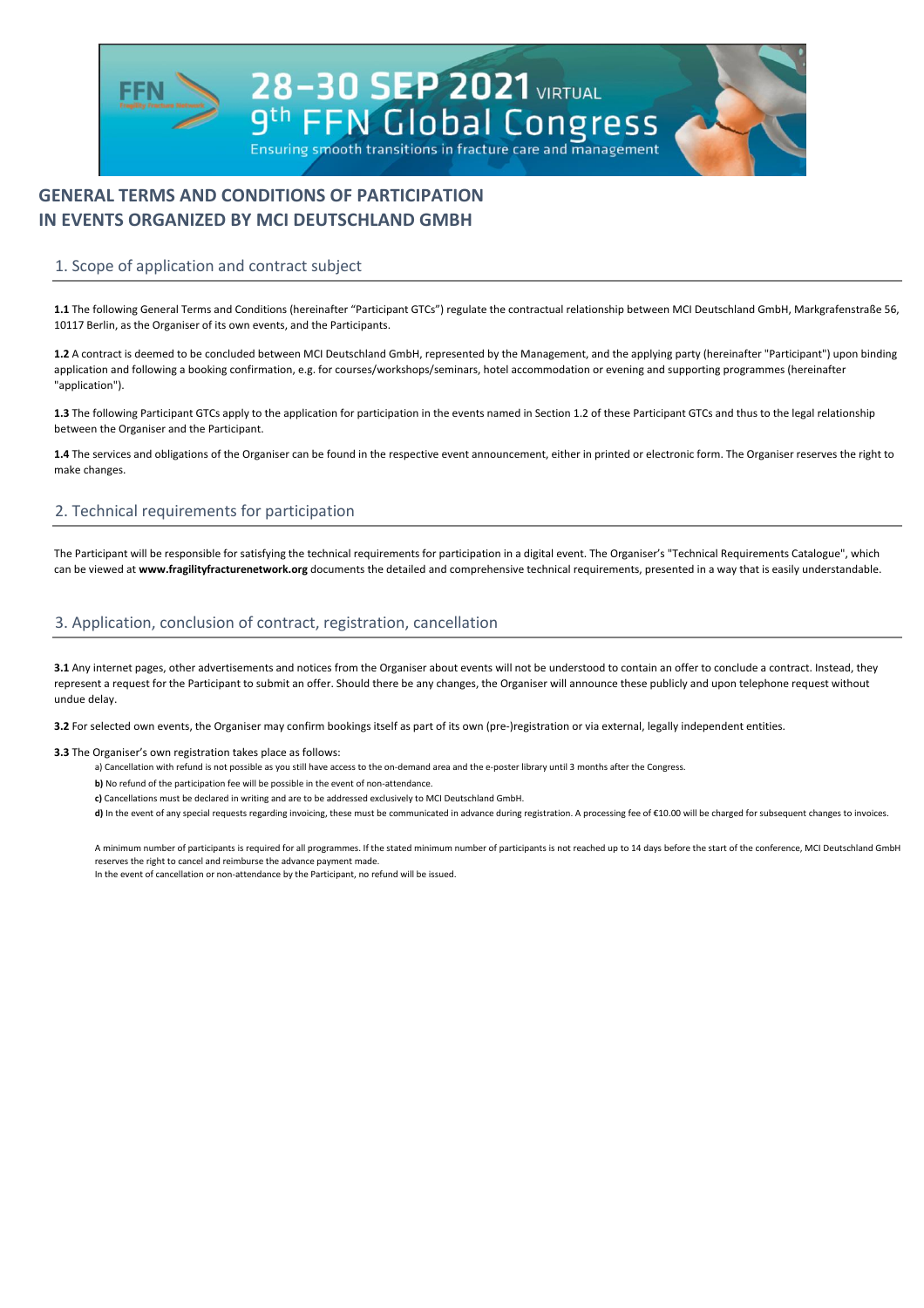a) Through this personalised portal, you will be able to enter your participants' details and assign the services you have purchased such as registration and/or hotel bookings.

**b) Names of all participants (registration and/or accommodation) must be submitted and reservations assigned online.**

a) the personal data have been collected, processed and transferred and will continue to be collected, processed and transferred in accordance with the relevant provisions of the applicable data protection law (and, where applicable, has been notified to the relevant authorities);

**b)** the transfer to, and processing by, MCI pursuant to this Agreement is not prohibited by a statutory or contractual duty of confidentiality;

c) Any modifications and cancellations are to be communicated to MCI's team by email in order to be validated (please refer to the points «Modification & Cancellation» above to view the charges relating to these operations .

c) prior to any transfer of personal data, it has informed the data subjects and has complied with any notification and/or registration set forth by the applicable data protection law; in particular, the intended purposes of the collection, processing and transfer of personal data have been communicated to the data subjects;

h) after assessment of the requirements of the applicable data protection law, it will ensure that the security measures are appropriate to protect personal data against accidental or unlawful destruction or accidental loss, alteration, unauthorized disclosure or access, in particular where the processing or transfer involves the transmission of data over a network, and against all other unlawful forms of processing, and that these measures ensure a level of security appropriate to the risks presented by the processing and the nature of the data to be protected having regard to the state of the art and the cost of their implementation;

i) it will provide MCI, when so requested, with copies of relevant data protection laws or references to them of the country in which the [group leader] is established;

**d)** the data subjects are provided with their right of access, correction, blocking, suppression or deletion as available under applicable data protection law;

**e)** it has taken and will take all reasonable measures to verify the correctness of the personal data and ensure that incorrect or incomplete personal data will be corrected, completed or destroyed prior any transfer of such data to MCI;

**f)** it will inform MCI of any specific requirement from any data subject or any relevant authority on how personal data should be processed;

**g)** it will inform without delay MCI of any request from any data subject or any relevant authority to rectify, update or delete any personal data;

**j)** it will respond to enquiries from data subjects and authorities concerning processing of personal data by MCI;

8.1 The booking confirmation is only received in the electronic format using the "self-printout" procedure: The booking confirmation will be sent exclusively to the email address specified by the Participant.

8.2 The Participant will be responsible for the accuracy of the information provided upon application. A fee of €10.00 will be charged for name changes.

**k)** it will notify within 72 hours delay MCI of any actual, potential or alleged breach of the provision of this Clause;

**5.1** Unless otherwise specified, the published booking prices represent final prices including the statutory VAT.

**4.1** Upon receipt of your payment, you will receive by e-mail an internet link giving you direct access to your group portal. You will be able to enter names, allocate your reservations, settle open invoices and download documents.

**4.2** The Group Leader hereby commits to manage group registrations and/or hotel reservations using the tools proposed by the official registration and/or housing bureau. The reservation system's portal will be used to respect relevant registration and, if applicable, accommodation deadlines. Access to this tool will be provided upon full payment of deposits required.

**4.3** Contact information is to be entered in the system including the full coordinates of the participant of the event. No generic agency coordinates will be accepted if reservations are handled by a third party or on the behalf of a sponsor.

**4.4** Reservations for registration and/or housing will then be assigned and updated through the reservation system's portal and managed by the group leader or its internal representative.

**4.5** MCI, as the Official Registration and/or Housing Bureau will not be responsible for entering contacts' coordinates nor assigning services on behalf of the entity hereby engaged in this contract.

**4.6** Should the Group Leader or the entity engaged in the present contract choose not to proceed with the proposed online tools, **MCI will charge a fee of €18.00 per**  participant, to import the participants' detail information under the group or a fee of €27.00 per participant to import the participants' detail information under the group and assign the corresponding services, provided that the full coordinates are supplied.

#### **4.7 Group Data Privacy Policy:**

The group leader agrees and warrants that:

[The grou](https://www.mci-live.de/datenschutzerklaerung/)p leader hereby commits with the present Data Protection and Privacy Policy: **[https://](https://www.mci-live.de/datenschutzerklaerung/)www.mci-live.de/datenschutzerklaerung/**

### 5. Booking price, fees, and discounts

**5.2** In principle, the Organiser does not grant any discounts. In individual cases, however, an agreement on a discount may be made.

### 6. Availability, quantity

The booking will be made exclusively based on the availability of free places. It is the responsibility of the Organiser to determine the availability.

# 7. Due date of payment, payment methods

The booking price and any shipping and processing fees that may arise will be due for payment upon conclusion of the contract for the booking and booking confirmation.

# 8. Receipt of booking confirmation, obligation to notify defects

**8.3** In principle, no right of exchange will apply.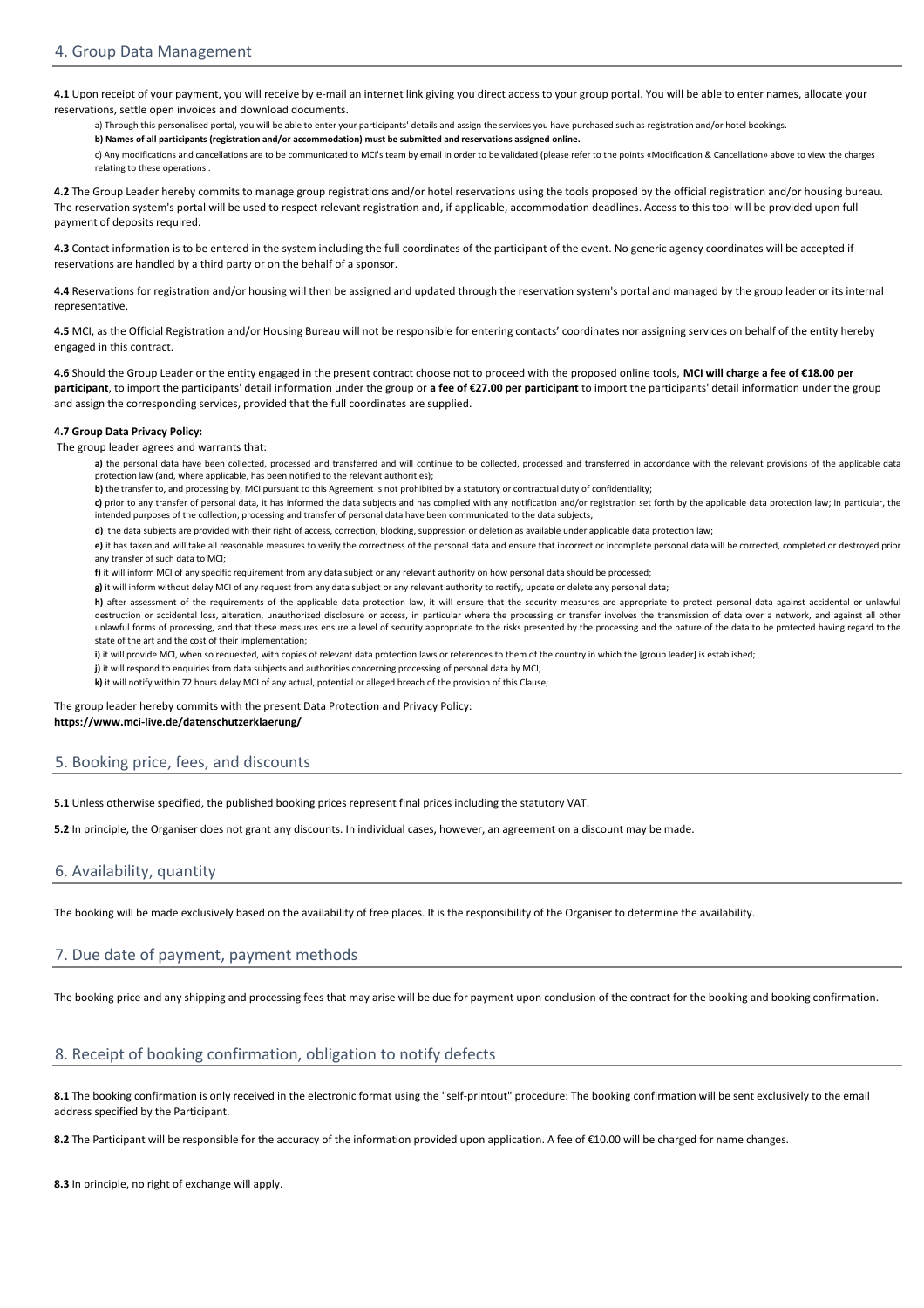**a)** to sell confirmed bookings at a higher price than the Organiser's sales price,

**b)** to sell confirmed bookings for commercial purposes or to use them publicly for advertising or marketing purposes without the express prior written consent of the Organiser,

**c)** to forward confirmed bookings for a fee or free of charge to persons who have been banned from the events by the Organiser,

**d)** to forward confirmed bookings for a fee or free of charge to persons who are not specialist staff.

b) damages resulting from violations of essential contractual obligations (obligations on whose fulfilment proper Contract performance depends and on compliance with which the other Party relies and may rely); in this case, the liability of the Organiser will be limited to compensation for foreseeable, typically occurring damage.

**a)** damages resulting from injury to life, limb or health, and

**10.4** If the event is cancelled, the location and/or time and/or date are changed, especially if the event cannot take place due to the COVID-19 pandemic, the booking fee will be reimbursed upon presentation of the corresponding application, minus a processing fee of 18%. If the location and time of the event are changed, the Participant will only be entitled to a refund if, taking into account the Participant's interests, they cannot reasonably be expected to accept the new event venue or the new event start time. If an event is moved to a new event location and/or to a different starting time and/or to a different date, the booking will also be valid for the new event location, the new event start time and/or the new event date. The Organiser will be entitled to issue vouchers in accordance with the Voucher Act without charging a processing fee.

**9.1** With a view to avoiding disruptions to the event and criminal offences in connection with attending the event, enforcing bans from the premises and preventing the resale of applications at excessive prices, it is in the interest of the Organiser to restrict the forwarding of confirmed bookings. The Participant is not permitted:

**10.5** If the format of the event is changed to hybrid or virtual, new participation fees will apply dependent on the type of the adjustment. Any excess participation fee will be reversed by the Organiser following the conclusion of the event.

**10.7** In the event of technical malfunctions that cannot be rectified by the Organiser within 4 hours on the same day of the event or on the following day, a hybrid or virtual event will be deemed to have been discontinued. The Organiser will be entitled to make ad hoc offers to the Participant in order to manage the partial discontinuation of the event, such as subsequent rescheduling of the event. If the event is subsequently made available to the Participant on demand because they cannot attend the new event date, the compensation rule according to Section 10.6 sentence 1 will apply.

**9.2** Should the Participant violate Section 9.1 above, the Organiser will be entitled to terminate the existing legal relationship with the Participant extraordinarily and without notice. In this case, the Organiser will block the booking and deny the Participant access to the event.

11.4 The liability limitations resulting from Section 11.2 above shall not apply if defects are fraudulently concealed by the Organiser or the Organiser's representatives or if features and/or the quality of the work have been guaranteed. The same applies to claims of the Participant under the German Product Liability Act [Produkthaftungsgesetz ProdHaftG].

**10.6** If virtual parts of the event or the entire virtual event fail due to technical faults that are attributable to the Organiser, a partial refund of 20% will be issued if the content of the event can be made available to the Participant on demand at a later date. A refund of the participation fee in the amount of 100% will be issued if the Participant cannot reasonably be expected to accept the lack of interaction with the virtual event. The burden of proof of unreasonableness lies with the Participant.

10.1 If the event is cancelled due to force majeure, either party may withdraw from the contract. In this case, the mutual rights and obligations will lapse. Both Parties will bear its own expenses incurred up to that point.

### 11. Liability

**11.1** Unless otherwise specified in these Participant GTCs and the following provisions, the Parties will be liable as required by law in case of breaches of contractual and noncontractual obligations.

**11.2** The Organiser will only be liable for compensation for damages—irrespective of the legal grounds—in case of intent or gross negligence by the Organiser or the Organiser's legal representatives or vicarious agents. The Organiser will only be liable for simple negligence of the Organiser or the Organiser's legal representatives or vicarious agents in case of:

**11.5** The Participant will only be entitled to withdraw from the contract or to terminate it due to a breach of obligation not related to a defect, if such a breach of obligation is attributable to the Organiser. The Participant's free right of termination of the participant contract (in particular, pursuant to Section 649 of the German Civil Code) will be excluded. In respect of any other matters not mentioned above, the statutory requirements and legal consequences will apply.

#### 12. Image recording

**12.1** Upon booking confirmation, the Participant agrees that photographs and other optical and acoustic recordings made during the event by press representatives, the Organiser or their authorized third Parties can be used by the Organiser as part of analogue and digital media and advertising measures (especially on the Internet) and for press coverage. The consent of the Participant only relates to incidental or general recordings of the Participant during the recording of the event. The Participant will not be entitled to any compensation.

**12.2** The recording activity in connection with taking photographs and making other optical and acoustic recordings in accordance with Section 12.1 sentence 1 above must not hinder the Participant or negatively impact them in any way.

**11.3** The exemption from liability in Section 11.2 above also applies to the liability of the Organiser's vicarious agents and legal representatives.

### 10. Cancellation, postponement and discontinuation of the event

**10.2** If an analogue event is discontinued, the Participant will be entitled to a refund of the booking fee paid so long as the discontinuation occurs in the first half of the event and the discontinuation is attributable to the Organiser. Where the event is discontinued, the Organiser will be liable in accordance with Section 11 of the Participant GTCs.

**10.3** For reasons of the practicality of the event, the Organiser reserves the right to change the location or time of the event, and to change the event format from analogue to hybrid or virtual. Before incurring larger expenses as part of attending the event (travel, accommodation, etc.), the Participant is strongly recommended to make a written or telephone enquiry with the Organiser on the day of the event.